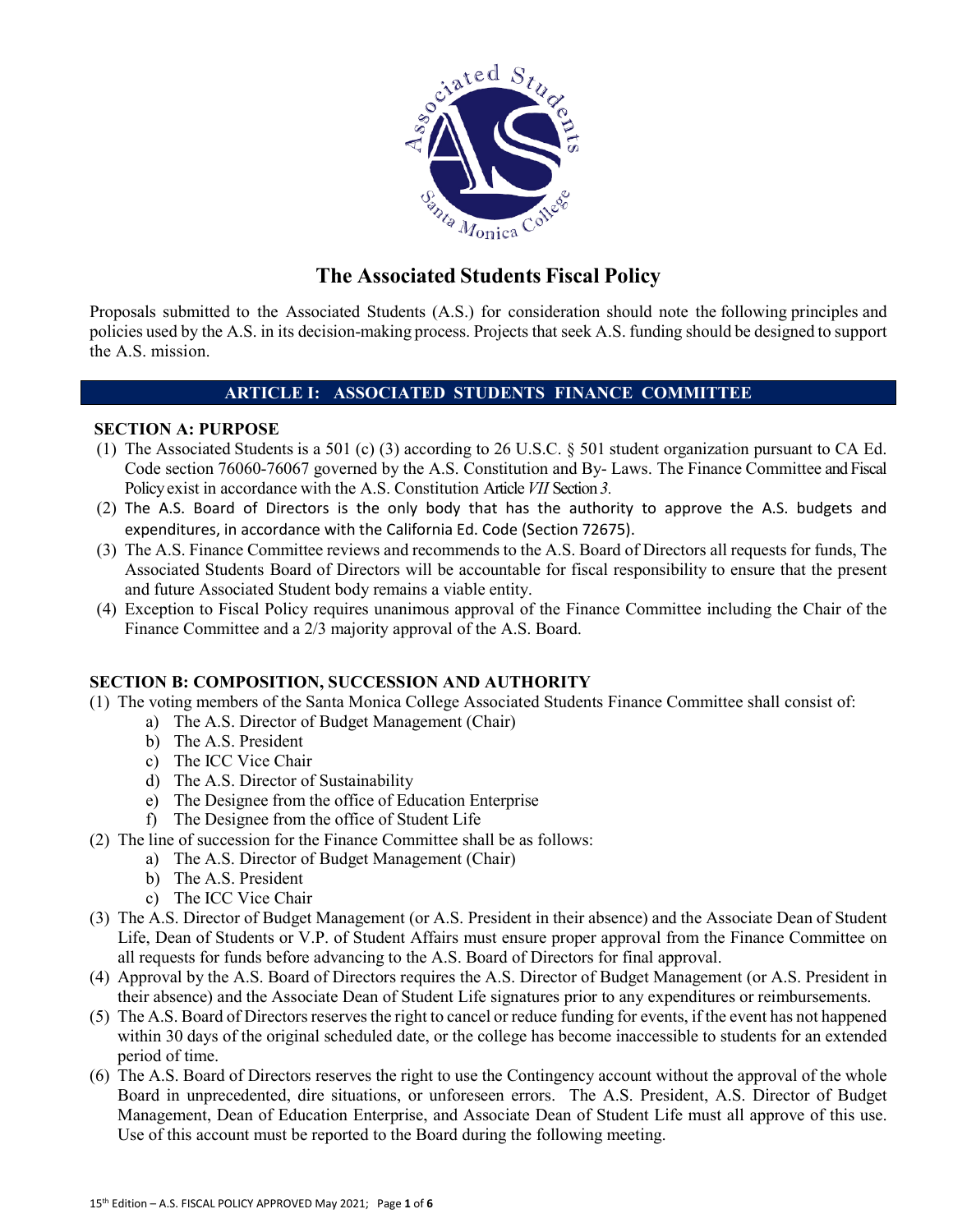# **ARTICLE II: ASSOCIATED STUDENTS BUDGET MANAGEMENT**

### **SECTION A: Annual Budget**

- (1) The Annual Budget is determined by the estimated receipts from the Student Activity Fees collected by the district.
- (2) The Director of Budget Management will provide a budget update along with any recommendations of reallocation of unrestricted funds.
- (3) The Associated Students Board of Directors will approve a balanced budget based upon projected revenues. See formulas and examples in fiscal policy addendum.

### **SECTION B: FISCAL ALLOCATION FORMULA**

- (1) The A.S. funding fee is defined as a student activity fee per the Chancellor's Office Associated Student Body Accounting Manual, Fraud Prevention Guide and Desk Reference (2015) and is set at \$10 per student per semester and/or intersession.
- (2) AS resource fee will be allocated within the budget as follows:
	- **Student Success**: \$2.00
	- **Cayton Center:** \$2.00 \$1.00
	- **Basic Needs**: \$1.25
	- **Public Relations/SMC President:** \$0.25
	- **Unrestricted Line Items:** \$5.50
- (3) The California state mandated Student Representation Fee of \$2.00 will be allocated within the budget as follows: • Student Representation: \$1.00
	- Student Senate of California Community Colleges: \$1.00
- (4) Rollover of funds:
	- (a) If the requirements in Article II section D (1) are fulfilled, any remaining unrestricted funds at the end of a given fiscal year shall go into the "Prior Year Surplus" account.
	- (b) This account is to be used for special opportunities identified by the Board.
	- (c) The A.S. board will create guidelines for the use of prior surplus by the end of the fall semester. Within those guidelines the finance committee will recommend proposal(s) to be funded from the prior year surplus.
	- (d) Funds in the "Prior Year Surplus" account can be accessed with a 2/3 majority of vote of the A.S Board.
	- (e) If by the eighth (8) week of the Spring semester the Board does not approve a plan for spending the funds, the funds will carry over into the subsequent year's "Prior Years Surplus" account with a 10% allocation to the reserve account. (This fund is not to be used to mitigate budget shortfalls or to circumvent Fiscal Policy).

### **SECTION C: Accounts**

- (1) **Unrestricted line items consist of the A.S. general operating budget:**
	- **Clubs:** Used for clubs' I.C.C. allotments as well as ICC Events.
	- **Bank Fees:** Used to post the bank finance charges.
	- **A.S. Directors:** Used by the A.S. Board of Directors for directors related expenses (other than conferences), such as stipends, gavels, name plates, business cards, shirts, retreats.
	- **Conferences/Memberships:** Used to sponsor student conferences and community colleges associations membership fees.
	- **A.S. Activities:** Used for A.S. sponsored activities.
	- **Sustainability:** Used for financing products and initiatives that aim to foster a more eco-friendly student life and campus environment. This includes financially supporting the upkeep, supplies, and student stipends for the Organic Learning Garden.
	- **Special Projects:** Used for projects that go in line with the A.S. mission and values.
	- **Office:** Used for purchasing office supplies and equipment
	- **Elections:** Used for raising awareness of the A.S. elections and assisting candidates with campaign financing.
	- **Publicity/Advertising:** Used for promoting a good A.S. image and publicizing A.S., I.C.C., and other student organizations' events, programs, initiatives, projects, etc.
	- **Contingency:** Used for last-minute opportunities and unexpected developments.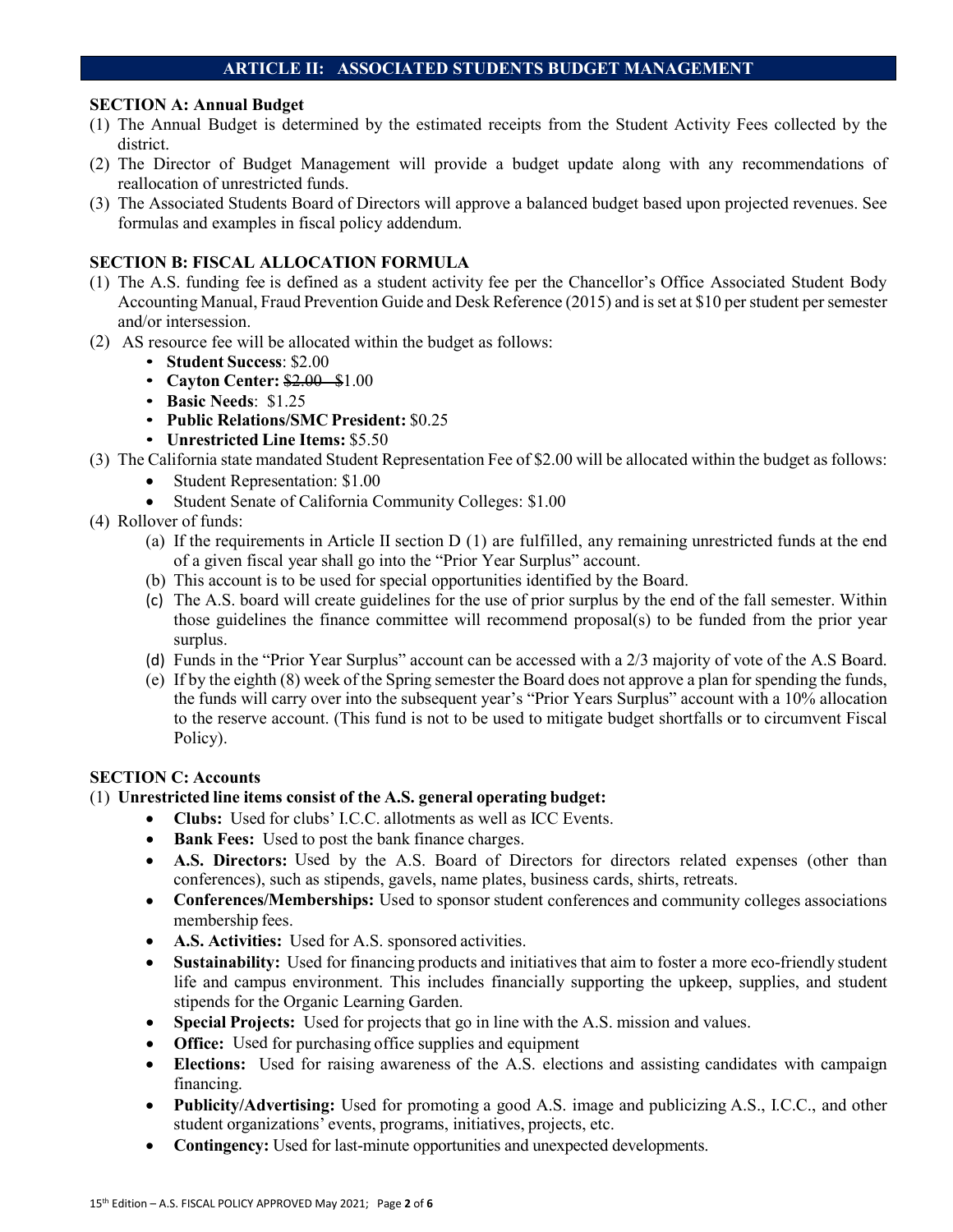(2) Restricted Line Items, which consists of the A.S. portion of the budget that is meant for very specific **purposes:**

- **Public Relations/ SMC Superintendent/President:** Used for joint projects agreed upon mutually between the A.S. President and SMC Superintendent/President. Projects only require Board approval on individual projects in excess of \$10,000 and/or annual spending in excess of the annual budgeted allotment for this account. This account can only be used if the College matches the funds provided by A.S. through this account.
- **Cayton Center:** Used for maintaining and improving the Cayton Center. This includes the A.S. lounge, offices and computer lab.
- **Student Success:** Used to provide students with support to ensure their success
- **Basic Needs:** Used for supporting food and housing security for students, as well as, other basic needs
- **Prior Year Surplus:** Used for special opportunities based on A.S. board approved guidelines. (This fund is not to be used to mitigate budget shortfalls or to circumvent Fiscal Policy).
- **Reserve:** Used only in case of an extreme emergency due to unforeseen circumstances. (See section  $D -$ Reserves)

#### **SECTION D: Reserves**

- (1) Reserves equivalent to the sum of the preceding three fiscal years of unrestricted expenditures must be maintained and can only be accessed in the event of an emergency as defined by the California Education Code § 54956.5.
- (2) Use of the reserves in the event of an emergency will require unanimous approval by the Finance committee, including the vote of the Finance Committee Chair, and a unanimous vote of the A.S. Board, as well as approval by the Dean of Education Enterprise, the Vice President of Student Affairs or the Vice President of Business Administration or the President/Superintendent of the Santa Monica Community College District.
- (3) If reserves are accessed, subsequent year budgets will be adjusted until the budget returns to fiscal balance with appropriate reserves.

#### **ARTICLE III: FUNDING REQUESTS ("Proposals")**

#### **SECTION A: General Policies**

- (1) Fiscal Policy applies to everyone. All proposals submitted to the A.S. Board of Directors that request funding must go through the Finance Committee and adhere to Fiscal Policy, the A.S. Governing documents, and all laws and regulations such as those described in the A.S. Constitution Article I Section 3.3.
- (2) Compliance with the Fiscal Policy is not a guarantee of funding. The Finance Committee and the A.S. Board of Directors will reflect on a variety of factors in considering a proposal.
- (3) Any funding approved by a current or previous A.S. Board of Directors, (e.g. a past event or annual field trips) does not set a precedent for current or future A.S. Boards.
- (4) Boards may pre-approve funding for subsequent academic year events and costs that are timing sensitive (e.g. Director stipends, operating expenses, etc.)
- (5) Any person, club, or organization that receives funding in whole or in part from the Associated Students must provide sponsorship credit to the Associated Students on all announcements, advertisements and/or promotional materials as outlined in Section V, C.
- (6) Incomplete proposals may not be considered.
- (7) The A.S. Board of Directors will not fund proposals retroactively nor reimburse any expenses incurred prior to Board Approval.
- (8) No stipends, salaries or wages to any students or employees of Santa Monica College will be funded except as in Article II section C item 1 and Article III section A item 9
- (9) No students or staff will get paid for professional services without a business license.
- (10) Violations of fiscal policy or acts of fraud may result in suspension of funds, future denial of funds, and/or disciplinary and/or legal action.
- (11) Raffles are not permitted.
- (12) In accordance with state law (California State Constitution Article 16, Section 6), the gift of public funds, awards, gifts, prizes and recognitions cannot have any transferrable value. For example, trophies, plaques, and certificates are acceptable.
- (13) Individual students and/or student groups not affiliated with clubs, and SMC departments may request funding from the A.S. with the support of a sponsor; A sponsor being faculty, staff or administrator who is employed at Santa Monica College.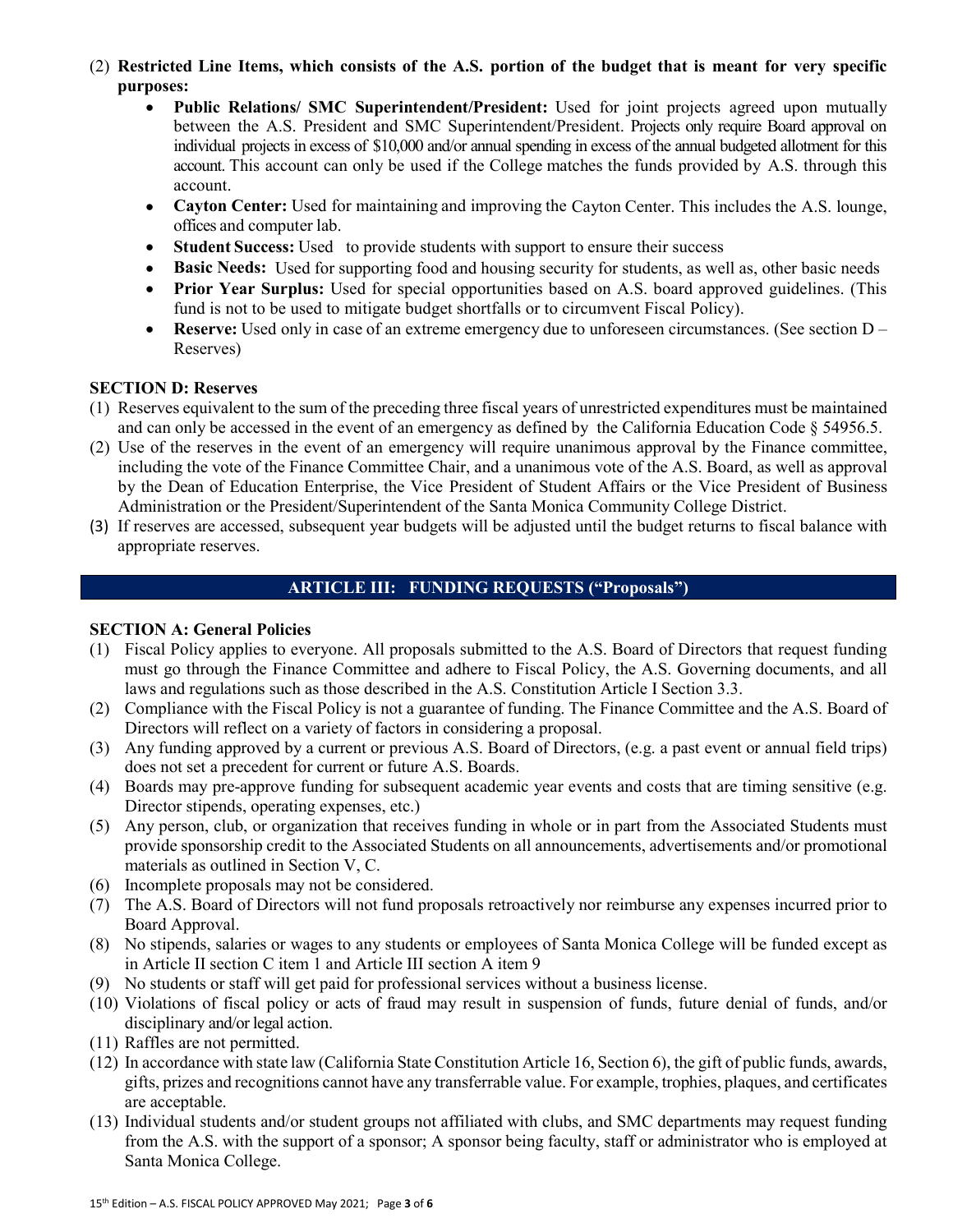#### **SECTION B: Proposal Submission Guidelines**

- (1) Proposal process and deadlines are updated annually and can be found on the Associated Students website.
	- (a) Proposals are to be submitted to the Office of Student Life by posted deadlines (see https://www.smc.edu/community/office-of-student-life/student-government/forms-documents.php).
	- (b) Proposals that do not meet the posted deadlines may not be considered and/or may be delayed.
	- (c) Proposals for events and fieldtrips should be submitted at least three (3) weeks before the event or fieldtrip.
- (2) A representative of the proposal must be present to answer questions during the Finance and A.S. Board meetings when the proposal is being considered. Failure to attend the Finance and Board meetings may result in the proposal not being considered.
- (3) Official price quotes or "proof of price" for every expense budgeted must be submitted with the proposal unless the finance committee officially authorizes "pending quote approval." The finance committee may waive this requirement for expense line items under \$20.00.
- (4) The Finance Committee reserves the right to ask for additional information/documentation when reviewing a proposal.
- (5) Any changes to the budgeted expenses or amounts requested from ICC allotment or A.S. funds must be submitted to the Director of Budget Management 24 hours before the Finance Committee meeting.
- (6) No event or fieldtrip proposals will be considered in Finance or at the Board without prior approval by the Associate Dean of Student Life or designee.
- (7) Upon completion of any off-campus project, trip or event, a representative from the project must provide the Associated Students with a short written or oral report within two weeks.
- (8) If the project is not planned to be completed in the semester it is funded, the A.S. Board may request periodic updates prior to additional disbursements.
- (9) If a project is not planned to be or is not completed in the fiscal year in which it was approved, the Associated Student President in the year in which it is completed must sign the requisition along with the Budget Manager.
- (10)A proposal that has been amended and approved cannot be re-submitted again. In addition, A proposal that has been submitted and rejected will not be considered again, if identical to the previous proposal.

### **SECTION C: Sustainable Purchasing Policy**

- (1) All A.S. proposals must follow sustainable guidelines and purchasing practices (see attached) as drafted by the Director of Sustainability and approved by the Director of the Center for Environmental and Urban Studies.
- (2) A.S. retains the right to add to or modify the list of prohibited and preferred products at any time.
- (3) Green Purchasing: Preference should be given to environmentally-friendly products and local vendors.
- (4) All events must follow the **Zero-Waste** college policy.

# **SECTION D: Fieldtrips**

(1) General Provisions

- (a) All field trip forms must be completed and accompany any trip proposal.
- (b) All field trip proposals must include a comprehensive budget that outlines all costs of the trip including but not limited to transportation, per diem, registration/conference fees, and lodging for all participants including advisors.
- (c) The trip must be open to any current A.S. member willing to participate, if appropriate.
- (d) The purpose of the trip must be educational, team building, and/or representing SMC.
- (e) For day trips and class enhancement trips, there should be a meaningful monetary contribution from the student participants that is directed towards the cost of the trip (exceptions may be made for students with demonstrated financial need).
- (f) Overnight trips to California, Arizona, and Nevada may be funded for up to 50% of the total cost of the trip. Overnight trips to all other 47 states and trips abroad may be funded for up to 25% of the total cost of the trip. The A.S. reserves the right to make exceptions in extraordinary circumstances (e.g. a prestigious international award to the college, an extraordinary research opportunity).
- (g) For overnight trips, budgeted per diem will be determined according to the U.S. General Services Administration [\(www.gsa.gov\)](https://www.gsa.gov/travel/plan-book/per-diem-rates) reduced on a prorated basis for meals provided by the conferences.
- (h) If the sponsor of the proposal has organized a similar trip in the past, the students planning to attend the trip for the first time must be given priority.
- (i) When using personal vehicles to drive other students/participants, a copy of all drivers' licenses, registration, and proof of insurance must be provided with the proposal for Risk Management.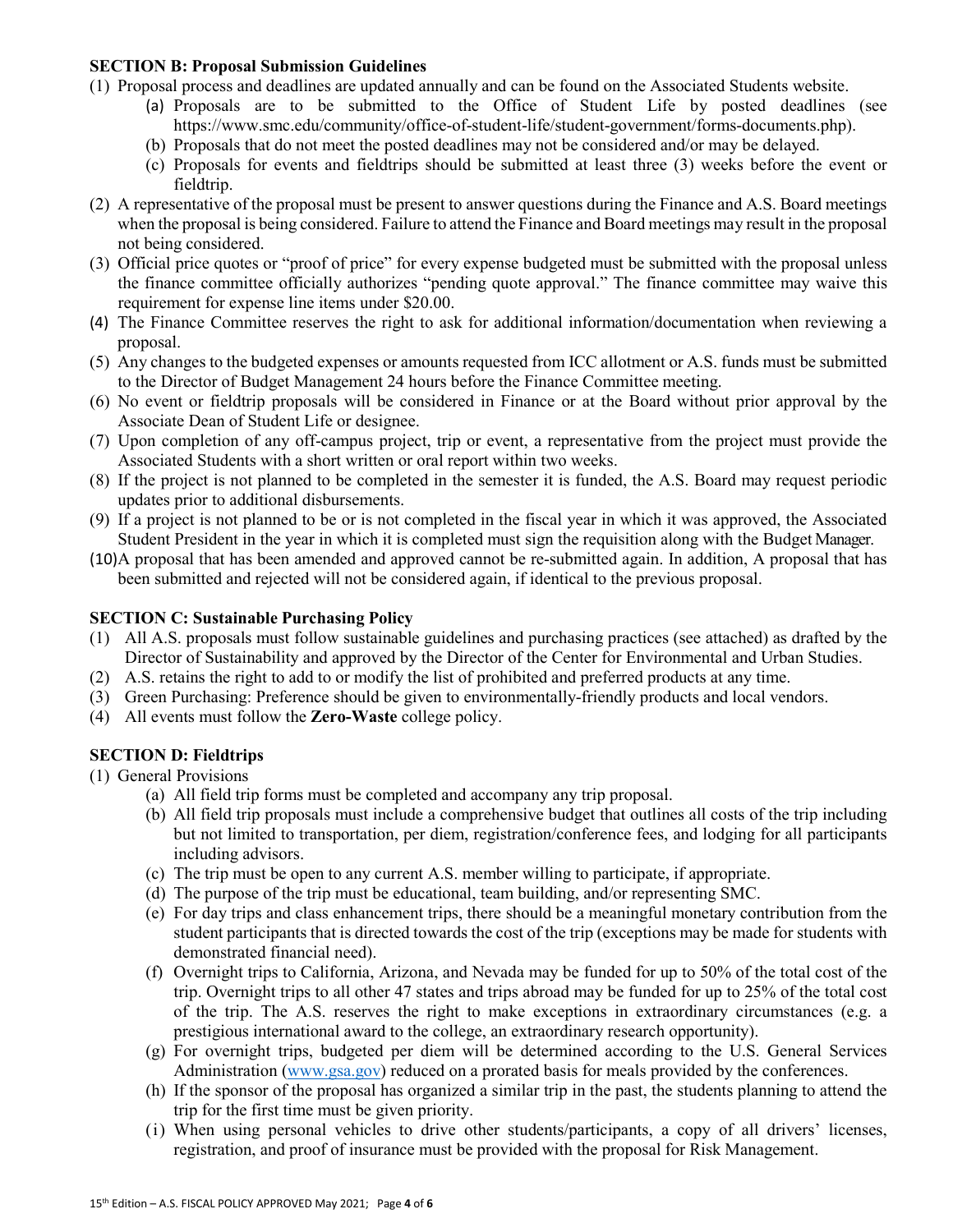- (2) Clubs
	- (a) The purpose of club trips must be related to the mission of the club.
	- (b) For a club trip, the club's ICC allotment may count towards the club's monetary contribution to the trip.
	- (c) Funds from a club's special account, if available, should be used in financing the trip.
- (3) A.S. Directors
	- (a) The A.S. will fully fund the General Assembly in the fall semester each year for the Director of Student Advocacy and the President and in the Spring semester each year for the Director of Student Advocacy, the Director of Student Advocacy-elect, the President and the President-elect, if possible.
	- (b) In addition to (a), every Director may be fully funded to attend one leadership conference per year, up to a maximum of \$2,000 per director. Any costs in excess of \$2,000 are the responsibility of the director.
	- (c) In addition to the cost of the Directors, the A.S. will fund the totality of the costs for the advisors required.
	- (d) Any additional conferences that the Board approves, directors will be required to follow the guidelines stated in Section D: Fieldtrip General Provisions.

# **SECTION E: Campus Events and Projects**

- (1) The cost of food or any other items, if intended to be sold at the event, will not be funded beyond the amount allowable for clubs per Article IV, Section B, #3. Furthermore, any items donated to an event by the Associated Students may not be sold.
- (2) All contracts for services must be signed by the vendor and the Dean of Education Enterprise prior to submission of the requisition.
- (3) All performers must sign and abide by the A.S. content agreement within the contract packet.
- (4) A.S. will not fund services not yet rendered except for reasonable contractual deposits.
- (5) Any related party transactions (relatives or friends to anyone on the A.S. Board, Club Members, or other interested parties to a proposal) must be disclosed on the proposal and must include evidence of professionalism in the field by the individual to be hired.

### **SECTION F: Equipment and Supplies**

- (1) "Equipment" shall be defined as specialty items that are purchased for a longer-term and used for particular purposes (e.g. calculators, printer, easels, telescope, etc.).
- (2) "Supplies" shall be defined as general purpose consumable items that are typically used up during the year (e.g. poster board, paper, paint, socks, etc.).
- (3) All proposals for equipment must include a signed A.S. Inventory form from the advisor.
- (4) Any equipment purchased by a club must be secured with the club's advisor. The advisor is responsible for the storage, tracking, and reporting the status of the equipment.
- (5) The club officers and/or advisor could be held financially responsible for any damage or loss due to negligence, carelessness and/or misuse.
- (6) Each club advisor must provide an equipment log to the A.S. annually at the end of spring semester for all new purchases in the academic year.
- (7) If a club remains inactive in I.C.C. for more than one (1) year, the advisor must return any equipment that the club purchased to the Associated Students.

# **SECTION G: Department Requests**

- (1) "Departments" shall be defined as those SMC entities that are nonstudent groups or clubs.
- (2) The Department representative must attend the finance committee and A.S. Board meeting in which the proposal is being considered.
- (3) Departments are encouraged to seek A.S. input on all events, projects, and purchases during the planning process and before submitting the proposal.